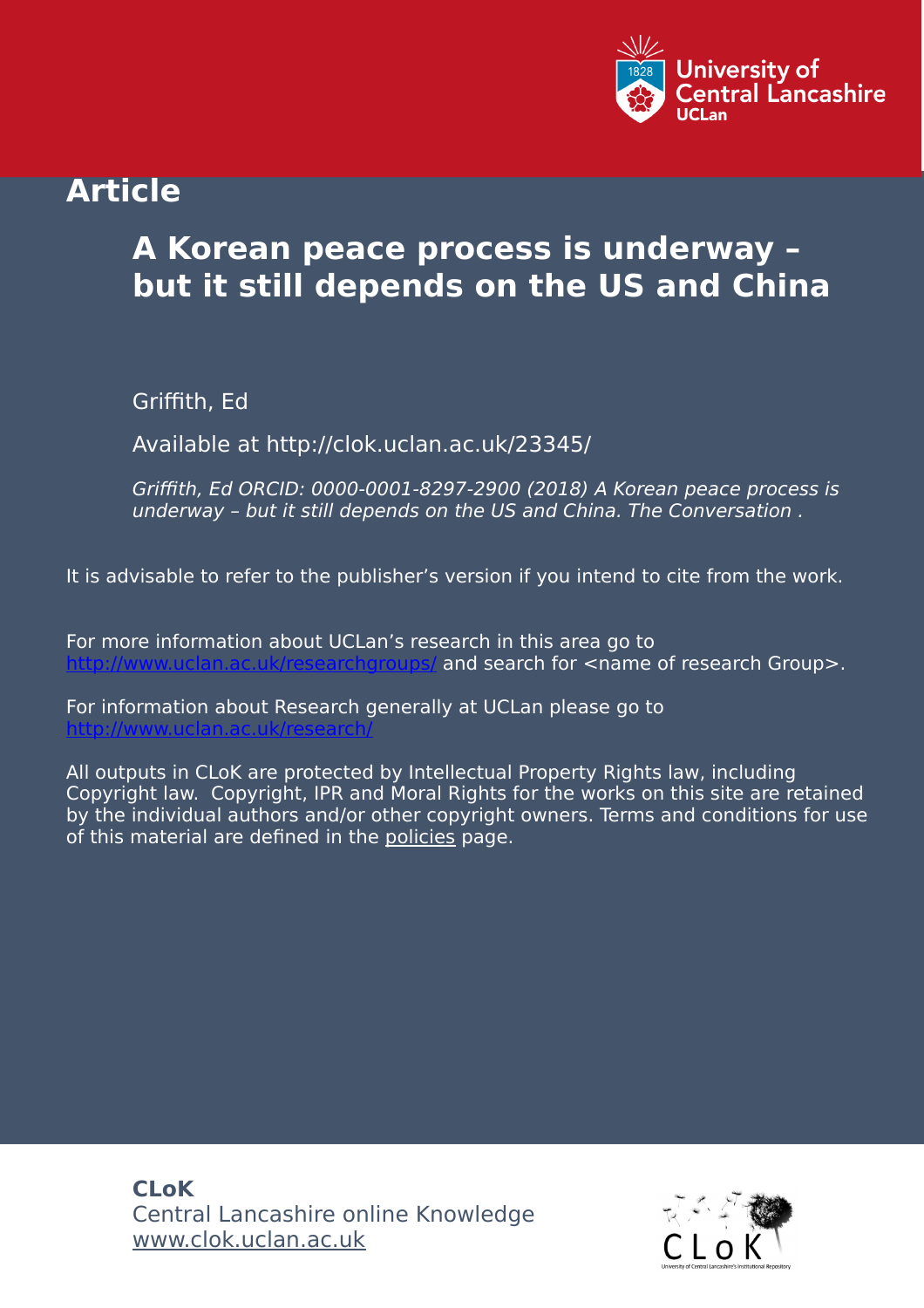

Academic rigour, journalistic flair

### **A Korean peace process is underway – but it still depends on the US and China**

April 27, 2018 4.49pm BST

EPA/Korea Summit Press Pool

### **A Korean peace process is underway – but it still depends on the US and China**

April 27, 2018 4.49pm BST

The meeting between North Korea's Kim Jong-un and South Korea's Moon Jae-in is certainly one of the most dramatic and momentous events in the recent history of East Asia. Beyond the symbolism of cross-border handshakes and tree planting (not to mention a controversially decorated mango mousse that briefly ticked off Japan), the joint declaration that a peace treaty will be agreed this year and that the two countries share a goal of denuclearisation marks the most important development in inter-Korean relations since the Armistice that ended the Korean War in 1953.

The first real opportunity for this dialogue seemed to come when South Korea hosted the Winter Olympics in Pyeongchang in February this year. But in practice, it's unlikely that a conveniently located sporting event was the only catalyst for such a dramatic shift in North Korean foreign policy.

Among analysts of Korean affairs, a few theories are circulating. Some think that the Kim government made its overtures because it genuinely fears that economic sanctions could become an existential threat; others surmise that the regime's programme of weapons testing has now provided it with sufficient reassurance that it could deter a serious attack. A third theory suggests that Donald Trump's unpredictable approach to international relations gave the north a sense of urgency.

But whatever the precise stimulus or concatenation of circumstances, the north has turned out to be rather more diplomatically sophisticated than many observers thought. When Pyongyang first reached out to Seoul about the possibility of a meeting via its emissaries to the Winter Olympics, it was unclear how such a historic summit could be organised in such a short space of time. Such events

#### **Author**



**Ed Griffith**  Senior Lecturer in Asia Pacific Studies, University of Central Lancashire



**Languages**

• English

<sup>•</sup> Bahasa Indonesia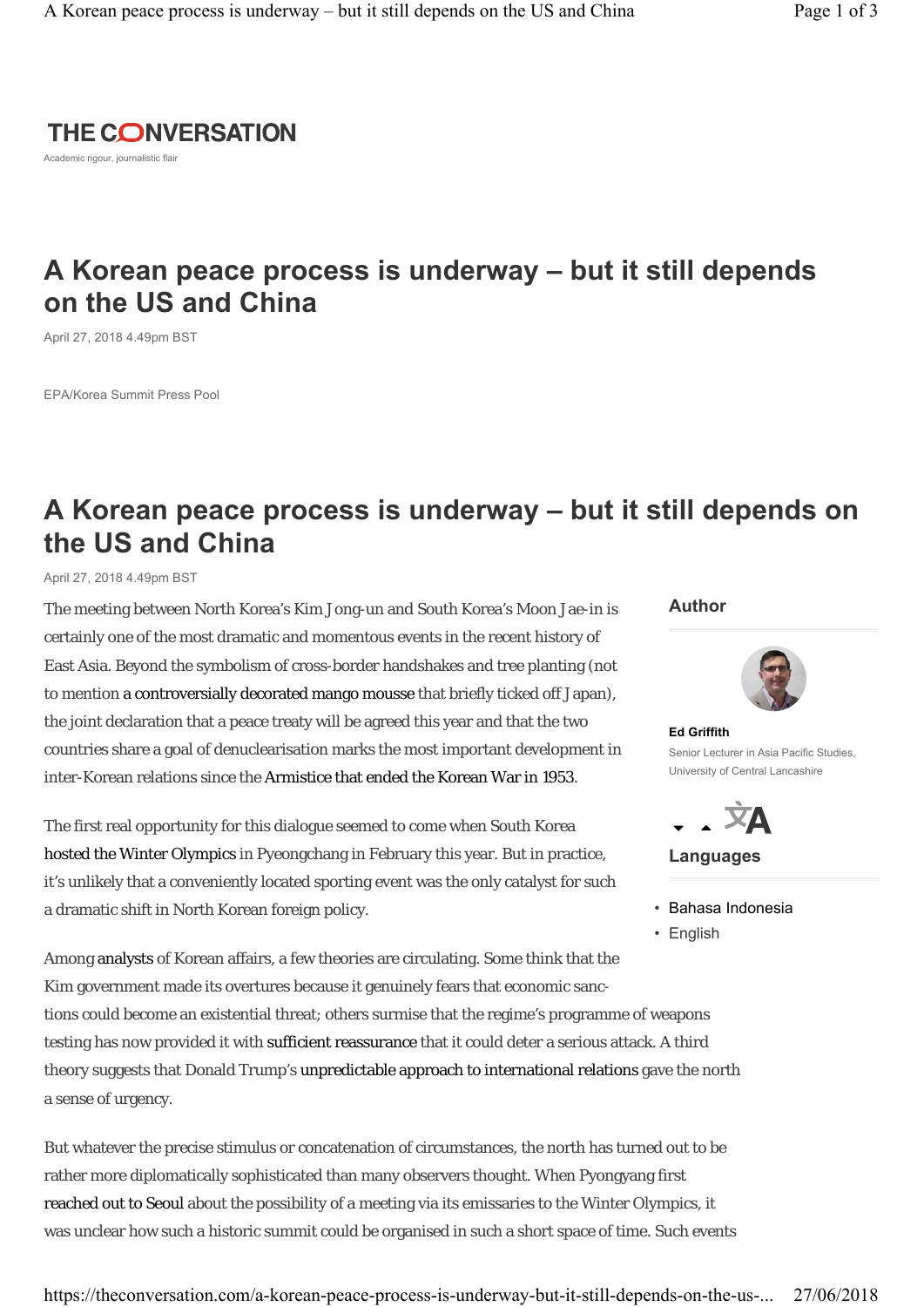ordinarily take months of planning and negotiation over the finest of details, yet the two sides gave themselves just a matter of weeks in which to arrange it.



Kim Jong-un's visit to Beijing – his first overseas trip as North Korea's leader – proved to be pivotal. Kim left reassured of his most important ally's support, and he eased Beijing's growing fear of being sidelined in the process. This summit also provided the first example of Kim's previously unappreciated diplomatic skills as he played the role of junior partner perfectly with Xi Jinping.

Still, for all the outpouring of emotion on all sides, a dose of realism is in order.

#### **The long game**

Despite the declaration of Kim and Moon that the complete denuclearisation of the peninsula is the goal, it's not yet clear whether two sides take that phrase to mean the same thing. Whether or not Pyongyang is willing to accept a reduction in its capability of any level is unclear, but even if it engaged to the fullest extent in a denuclearisation deal, its weapons programme is ultimately irreversible: North Korea now knows how to produce these weapons, and it will still know how even if the ones it has are destroyed.

Another notable declaration at the summit was the two leaders' undertaking to "actively pursue" meetings either with the US or with the US and China. This nods to an uncomfortable truth: any discussion about inter-Korean relations can never be purely bilateral. As historic as this summit was, the issues at the core of Korea's division cannot be resolved without the direct involvement of the US and China.

China will not tolerate being marginalised by the US, and will do all it can to ensure that the next step is a four-way dialogue. Similarly, North Korea will need the support of its most significant economic partner if it is to rebuild its economy. Ultimately, China's interests are best served by peaceful coexist-

https://theconversation.com/a-korean-peace-process-is-underway-but-it-still-depends-on-the-us-... 27/06/2018